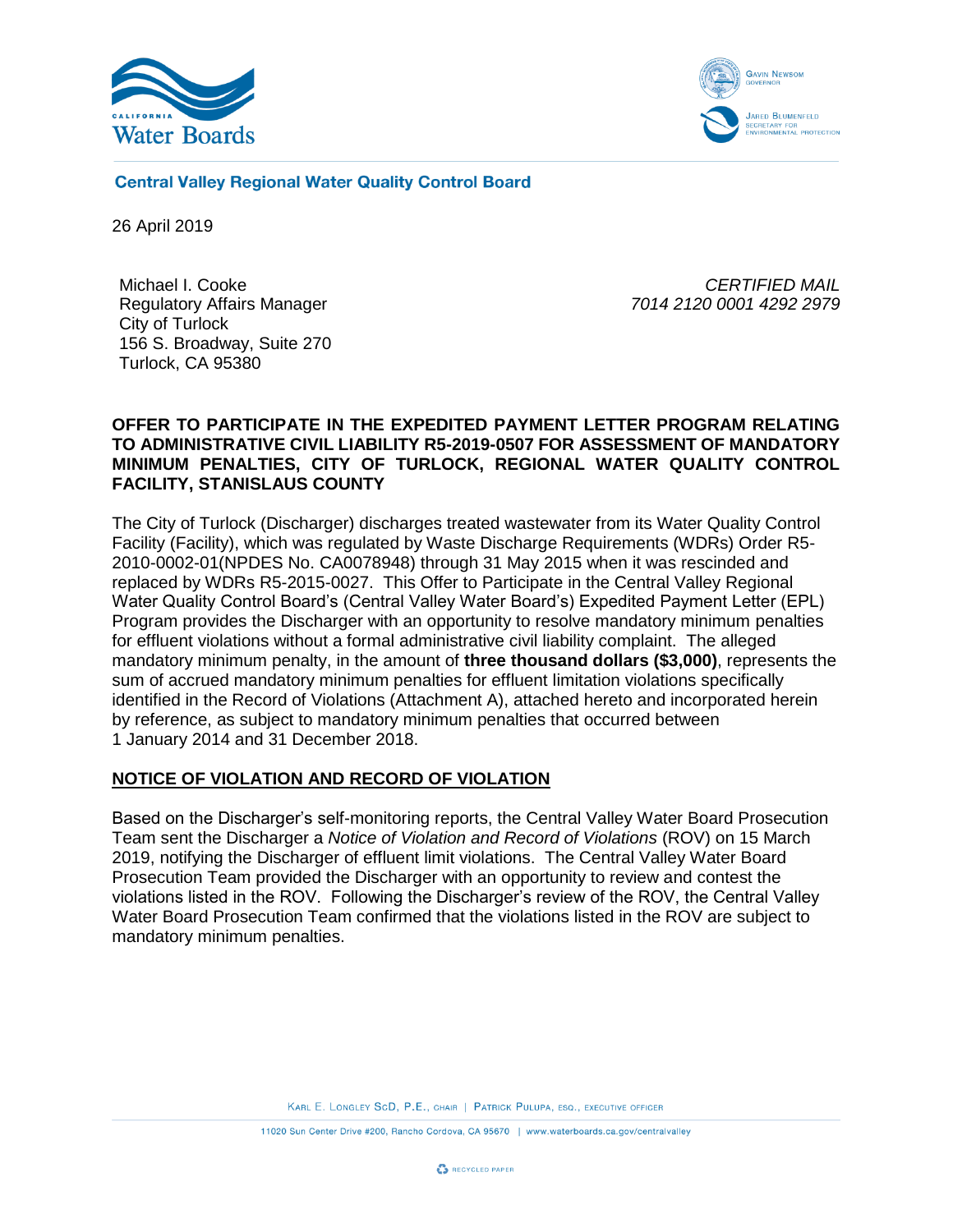## **STATUTORY LIABILITY**

Water Code sections 13385(h) and (i) require the assessment of a mandatory minimum penalty of \$3,000 for each specified serious and chronic effluent limit violation. Pursuant to Water Code section 13385.1(a), the failure to file a discharge monitoring report required pursuant to section 13383 for each complete period of thirty (30) days following the deadline for submitting the report constitutes a serious violation subject to a mandatory minimum penalty under Water Code section 13385(h). The Discharger may also be subject to discretionary administrative civil liabilities pursuant to Water Code section 13385(c) of up to \$10,000 for each day in which the violation occurs, and \$10 for each gallon discharged but not cleaned up in excess of 1,000 gallons. These mandatory minimum penalties and discretionary administrative civil liabilities may be assessed by the Central Valley Water Board beginning with the date that the violations first occurred. The formal enforcement action that the Central Valley Water Board uses to assess such liability is an administrative civil liability complaint, although the Central Valley Water Board may instead refer such matters to the Attorney General's Office for prosecution. If referred to the Attorney General for prosecution, the Superior Court may assess up to twenty-five thousand dollars (\$25,000) per day per violation. In addition, the Superior Court may assess up to twenty-five dollars (\$25) per gallon discharged but not cleaned up in excess of 1,000 gallons.

#### **SETTLEMENT OFFER**

The Discharger can avoid the issuance of a formal enforcement action and settle the alleged violations identified in the attached ROV by participating in the EPL Program.

To promote resolution of these violations, the Central Valley Water Board Prosecution Team makes this Conditional Offer. The Central Valley Water Board's Prosecution Team proposes to resolve the violation without the issuance of a formal enforcement action through this Conditional Offer assessing **three thousand dollars (\$3,000)** in mandatory minimum penalties. If the Discharger accepts this proposal, subject to the conditions below, the Central Valley Water Board Prosecution Team will accept that payment in settlement of any enforcement action that would otherwise arise out of the violations identified in Attachment A. Accordingly, the Central Valley Water Board Prosecution Team will forego issuance of a formal administrative civil liability complaint, will not refer the violation to the Attorney General, and will waive its right to seek additional discretionary civil liabilities for the violation identified in the ROV. The Conditional Offer does not address or resolve liability for any violation that is not specifically identified in the ROV, regardless of the date that the violation occurred.

If the Discharger accepts this offer, please complete and return the enclosed "Acceptance of Conditional Resolution and Waiver of Right to Hearing; (proposed) Order" (Acceptance and Waiver) on or before **15 May 2019**. The Acceptance and Waiver constitutes a settlement of the violation specifically identified in Attachment A.

## **CONDITIONS FOR CENTRAL VALLEY WATER BOARD ACCEPTANCE OF RESOLUTION**

Federal regulations require the Central Valley Water Board to publish and allow the public thirty (30) days to comment on any settlement of an enforcement action addressing NPDES permit violations (40 C.F.R. section 123.27(d)(2)(iii)). Notice of this settlement will be published on the Central Valley Water Board's website at:

## [https://www.waterboards.ca.gov/centralvalley/board\\_decisions/tentative\\_orders/](https://www.waterboards.ca.gov/centralvalley/board_decisions/tentative_orders/)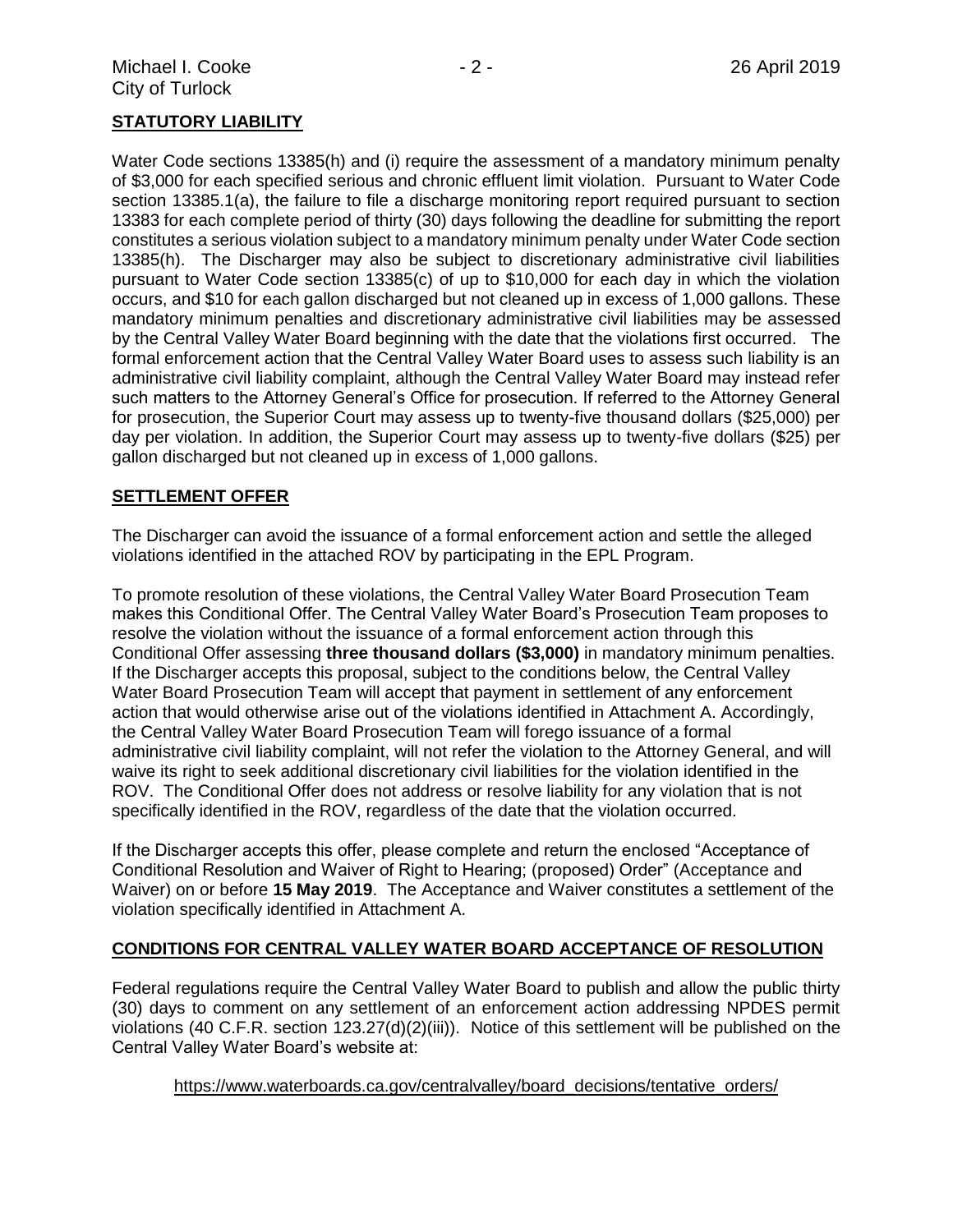If no comments are received within the 30-day comment period, and unless there are new material facts that become available to the Central Valley Water Board, the Executive Officer or his designee will execute the Acceptance and Waiver as a stipulated order assessing the uncontested mandatory minimum penalty amount pursuant to Water Code sections 13385.

However, if significant comments are received in opposition to the settlement, this offer may be withdrawn. In that case, the Discharger's waiver pursuant to the Acceptance and Waiver will be void and the violation will be addressed in an administrative civil liability hearing. At the hearing, the Discharger will be free to make arguments to any of the alleged violations, and the Discharger's prior agreement to accept this Conditional Offer will not in any way be binding or used as evidence against the Discharger. The Discharger will be provided with further information on the administrative civil liability hearing process.

If the Discharger chooses to sign the Acceptance and Waiver, full payment of the assessed amount may be submitted with the waiver. However, full payment of the assessed amount shall be due no later than thirty (30) calendar days after the date the Acceptance and Waiver is executed by the Executive Officer. In accordance with California Water Code section 13385(n)(1) and California Water Code section 13385.1(c)(1), funds collected for violations of effluent limitations and reporting requirements pursuant to section 13385 and 13385.1 shall be deposited in the State Water Pollution Cleanup and Abatement Account. Accordingly, the **\$3,000** liability shall be paid by cashiers or certified check made out to the "State Water Pollution Cleanup and Abatement Account". Failure to pay the full penalty within the required time period may subject the Discharger to further liability.

The Discharger shall indicate on the check the number of this EPL and send it to the State Water Resources Control Board, Accounting Office, Attn: EPL R5-2019-0507 Payment, PO Box 1888, Sacramento, California, 95812-1888. The waiver and a copy of the check must also be mailed to the Central Valley Water Board at 11020 Sun Center Drive #200, Rancho Cordova, CA, 95670 attention to Kim Sellards.

If you have any questions or comments regarding this Settlement Offer, please contact Kim Sellards at (916) 464-4835 or Kim.Sellards@waterboards.ca.gov.

Original Signed by

ANDREW ALTEVOGT Assistant Executive Officer

- Enclosures (2): Record of Violations Acceptance of Conditional Resolution and Waiver of Right to Hearing
- cc w/o encl: Kenneth Greenberg, USEPA, Region 9, San Francisco David Boyers, Office of Enforcement, SWRCB, Sacramento Heather Mapes, Office of Enforcement, SWRCB, Sacramento Patrick Pulupa, Central Valley Water Board Advisory Team, Rancho Cordova Jessica Jahr, Office of Chief Counsel, SWRCB, Sacramento Adam Laputz, Central Valley Water Board Advisory Team, Sacramento Stanislaus County Environmental Health, City of Modesto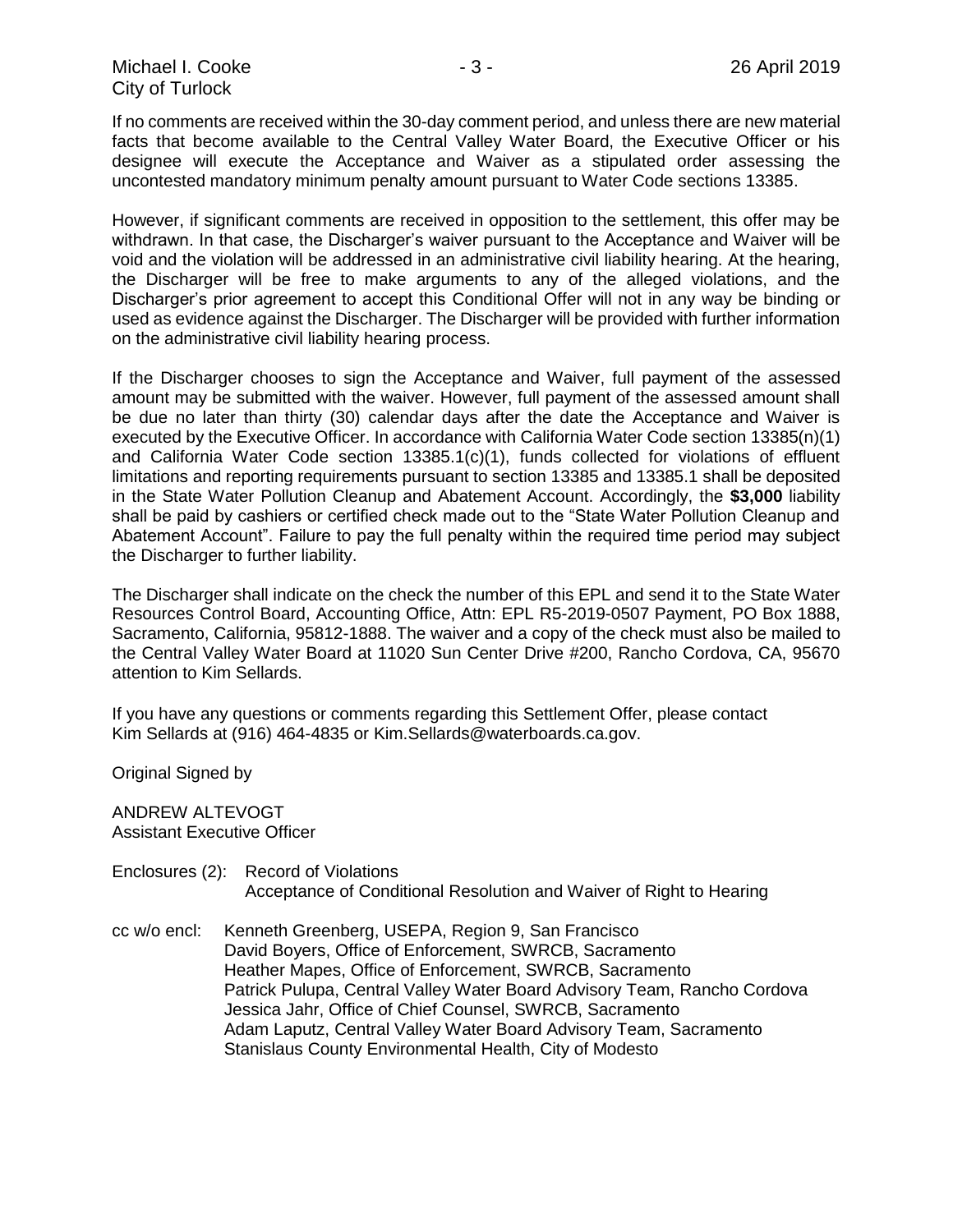## **ATTACHMENT A TO SETTLEMENT OFFER NO. R5-2019-0507 Record of Violations Subject to Mandatory Minimum Penalty**

#### **City of Turlock Regional Water Quality Control Facility**

#### RECORD OF VIOLATIONS (1 January 2014– 31 December 2018) MANDATORY PENALTIES (Data reported under Monitoring and Reporting Programs R5-2010-0002-01 and R5-2015-0027)

The following table lists the alleged violations subject to mandatory minimum penalties (MMPs), pursuant to Water Code section 13385(h) and (i).

#### **Table A. Violations subject to Mandatory Penalties**

|                                            | Date     | Parameter                     | Units | Limit | Measured | Period         | Violation<br>Type | MMP Type   | <b>CIWQS</b> |
|--------------------------------------------|----------|-------------------------------|-------|-------|----------|----------------|-------------------|------------|--------------|
| Violation occurred under WDRs R5-2015-0027 |          |                               |       |       |          |                |                   |            |              |
|                                            | 3-Mar-18 | Total<br>Residual<br>Chlorine | mg/L  | 0.019 | 0.067    | 1-Hour average | CAT <sub>2</sub>  | <b>SIG</b> | 1052191      |

## **EXPEDITED PAYMENT AMOUNT VIOLATIONS SUMMARY**

| 12/31/2018<br><b>VIOLATIONS AS OF:</b>      |   |  |
|---------------------------------------------|---|--|
| <b>Group I Serious Violations:</b>          |   |  |
| <b>Group II Serious Violations:</b>         |   |  |
| Non-Serious Violations Not Subject to MMPs: | 0 |  |
| Non-serious Violations Subject to MMPs:     |   |  |
| <b>Total Violations Subject to MMPs:</b>    |   |  |

## **Mandatory Minimum Penalty Amount for Effluent Limit Violations**

1 Group II Serious Violations subject to MMPs x \$3000 Per Violation= 3,000

## **Total Expedited Mandatory Minimum Penalty = \$3,000**

### **Table B. Definition**

| Abbreviation                         | escription<br>Je.                                                      |  |
|--------------------------------------|------------------------------------------------------------------------|--|
| $\sim$ $\sim$<br>$\mathbf{v}$<br>◡◠▯ | pollutant.<br>tor<br>Group<br>. limitation<br>/iolation of<br>effluent |  |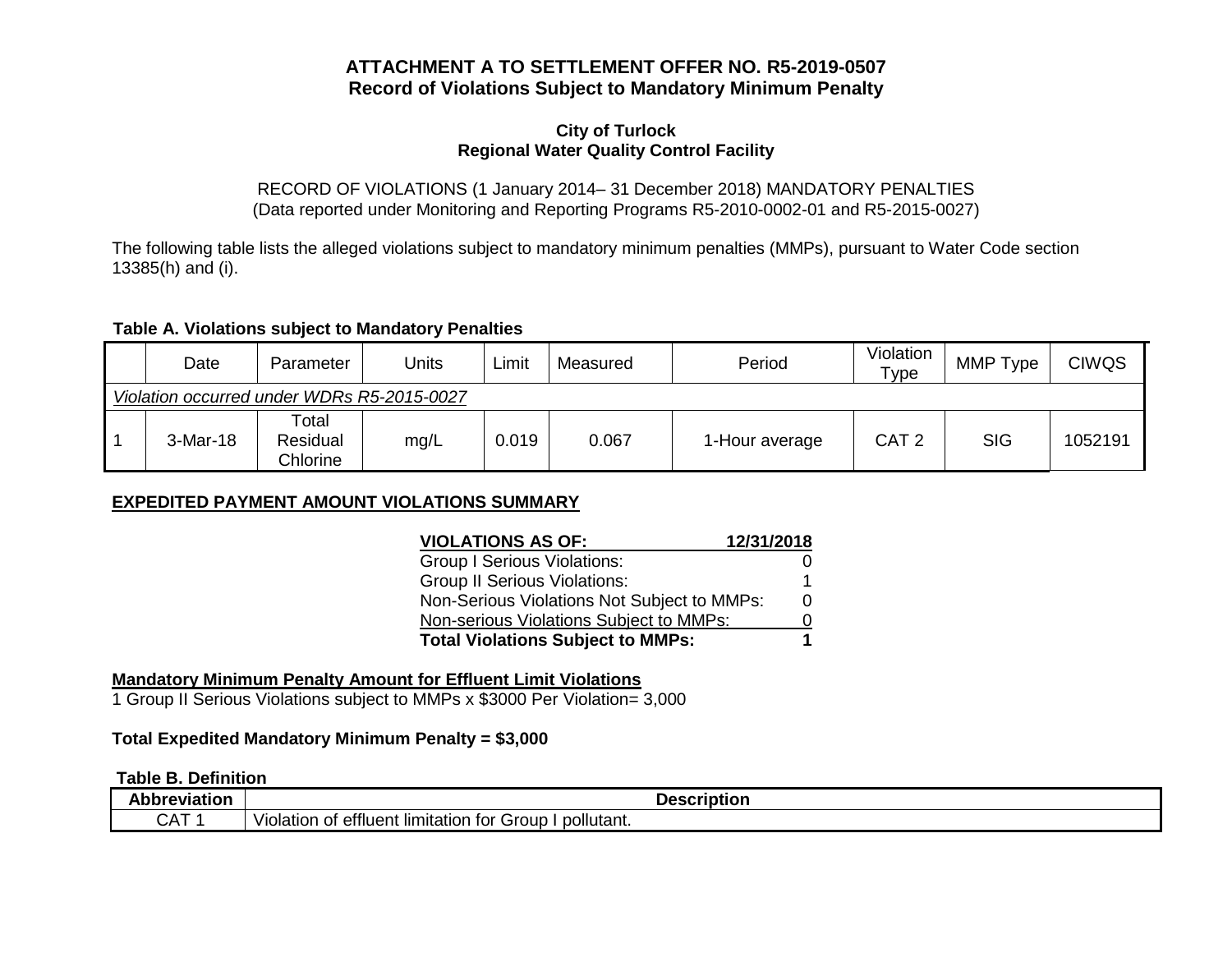# **ATTACHMENT A TO SETTLEMENT OFFER NO. R5-2019-0507 Record of Violations Subject to Mandatory Minimum Penalty**

# **Table B. Definition**

| <b>Abbreviation</b> | <b>Description</b>                                                                                                                                                                                                                                               |
|---------------------|------------------------------------------------------------------------------------------------------------------------------------------------------------------------------------------------------------------------------------------------------------------|
| CAT <sub>2</sub>    | Violation of effluent limitation for Group II pollutant                                                                                                                                                                                                          |
| <b>CHRON</b>        | Chronic violation as defined by Water Code section 13385 (i). Any non-serious violation that falls within a 180-day<br>period with three preceding violations. Thus, the fourth non-serious violation that occurs within a 180-day period is<br>subject to MMPs. |
| <b>CIWQS</b>        | California Integrated Water Quality System database.<br>https://www.waterboards.ca.gov/water_issues/programs/ciwqs/                                                                                                                                              |
| <b>CTOX</b>         | Violation of chronic toxicity effluent limitation.                                                                                                                                                                                                               |
| <b>DREP</b>         | Deficient reporting violation. This will only result in MMPs if the report is so deficient as to make determination of<br>compliance impossible for the reporting period.                                                                                        |
| <b>LREP</b>         | Late Reporting violation. Every 30-Days a report is late counts as one serious late reporting violation subject to MMPs.                                                                                                                                         |
| Measured            | Reported value for the monitoring period by the Discharger.                                                                                                                                                                                                      |
| MMP Type            | Classification of the type of MMP violation.                                                                                                                                                                                                                     |
| Occurrence<br>Date  | Date that a violation occurred. For averaging period limitation violations, such as weekly and monthly averages, the last<br>day of the reporting period is used such as last day of the week (Saturday) and last day of the month, respectively.                |
| <b>OEV</b>          | Violation of any constituent-specific effluent limitation not included in Group I or Group II.                                                                                                                                                                   |
| <b>NCHRON</b>       | Non-serious violation falls within the first three violations in a 180-day period, thus, not subject to MMP.                                                                                                                                                     |
| <b>SIG</b>          | Serious Violation:<br>For Group I pollutants that exceed the effluent limitation by 40 percent or more.<br>For Group II pollutants that exceed the effluent limitation by 20 percent or more.<br>$\blacksquare$                                                  |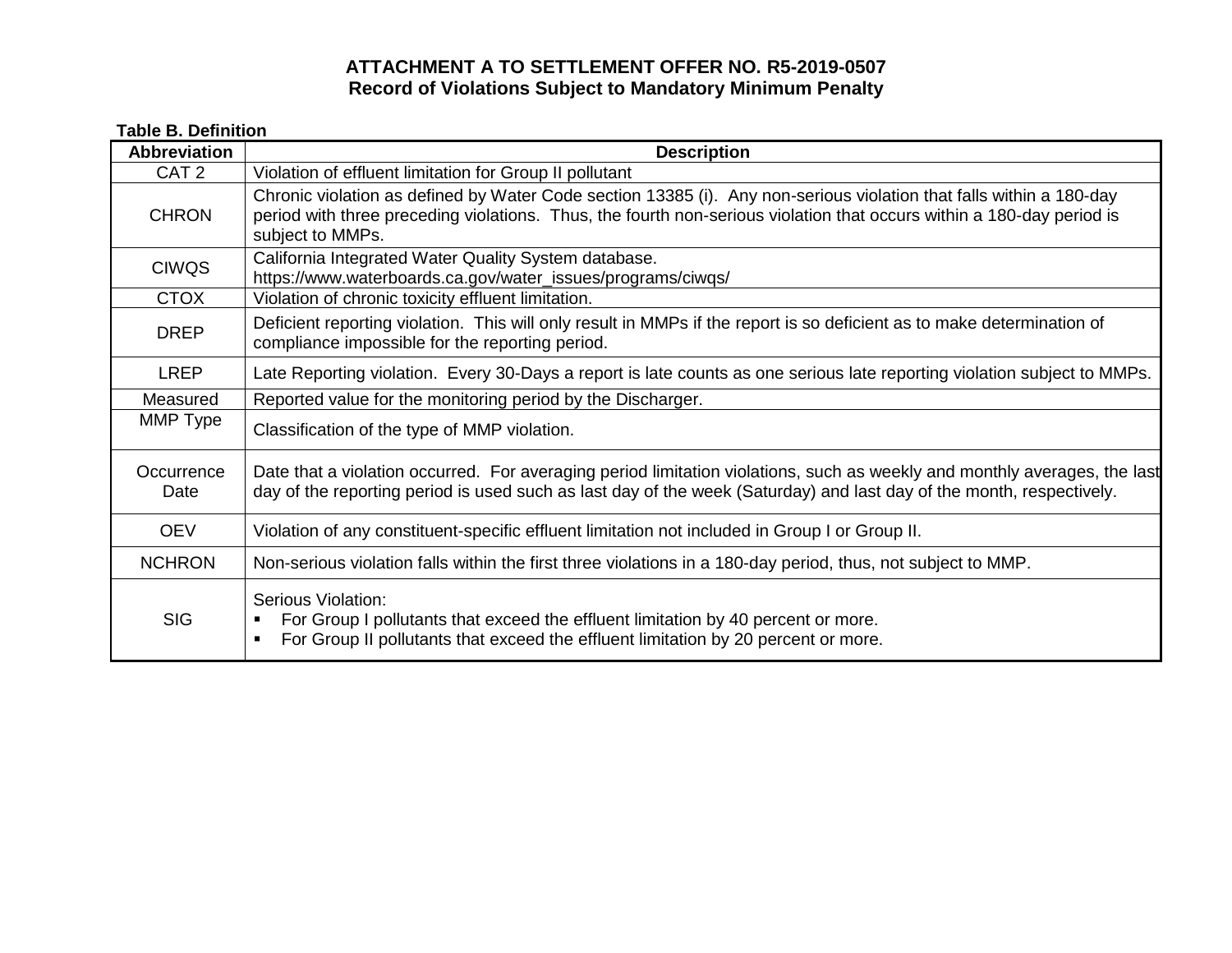# **Offer to Participate in Expedited Payment Letter Program EPL R5-2019-0507**

#### **ACCEPTANCE OF CONDITIONAL RESOLUTION AND WAIVER OF RIGHT TO HEARING; (proposed) ORDER**

City of Turlock EPL No. R5-2019-0507

By signing below and returning this Acceptance of Conditional Resolution and Waiver of Right to Hearing (Acceptance and Waiver) to the Central Valley Regional Water Quality Control Board (Central Valley Water Board), the City of Turlock (Discharger) hereby accepts the "Offer to Participate in Expedited Payment Letter Program" (Conditional Offer), incorporated herein by reference, and waives the right to a hearing before the Central Valley Water Board to dispute the allegations of violations described in the Record of Violations (ROV), which is included as Attachment A to the Conditional Offer.

The Discharger agrees that the Conditional Offer shall serve as a complaint pursuant to Article 2.5 of the California Water Code and that no separate complaint is required for the Central Valley Water Board to assert jurisdiction over the alleged violations through its Chief Prosecutor. The Discharger agrees to pay the penalties required by California Water Code section 13385, in the sum of **\$3,000** (Expedited Payment Amount), which shall be deemed payment in full of any civil liability pursuant to Water Code sections 13385 and 13385.1 that otherwise might be assessed for the violation described in the ROV. The Discharger understands that this Acceptance and Waiver waives its right to contest the allegations in the ROV and the amount of civil liability for such violations.

The Discharger understands that this Acceptance and Waiver does not address or resolve liability for any violation that is not specifically identified in the ROV.

Upon execution by the Discharger, the completed Acceptance and Waiver shall be returned to:

Kim Sellards, Supervisor for Compliance and Enforcement Section 11020 Sun Center Drive, Suite 200 Rancho Cordova, CA 95670 Phone: (916) 464-4835 [Kim.Sellards@waterboards.ca.gov](mailto:Kim.Sellards@waterboards.ca.gov)

The Discharger understands that federal regulations set forth at title 40, Code of Federal Regulations, section 123.27(d)(2)(iii) require the Central Valley Water Board to publish notice of and provide at least thirty (30) days for public comment on any proposed resolution of an enforcement action addressing NPDES permit violations. Accordingly, this Acceptance and Waiver, prior to execution by the Central Valley Water Board Executive Officer, will be published as required by law for public comment.

If no comments are received within the notice period that causes the Central Valley Water Board Executive Officer to question the Expedited Payment Amount, the Central Valley Water Board Executive Officer or his designee will execute this settlement Offer.

The Discharger understands that if significant comments are received in opposition to the Expedited Payment Amount, the offer on behalf of the Central Valley Water Board to resolve the violations set forth in the ROV may be withdrawn. In that circumstance, the Discharger will be advised of the withdrawal and an administrative civil liability complaint may be issued and the matter may be set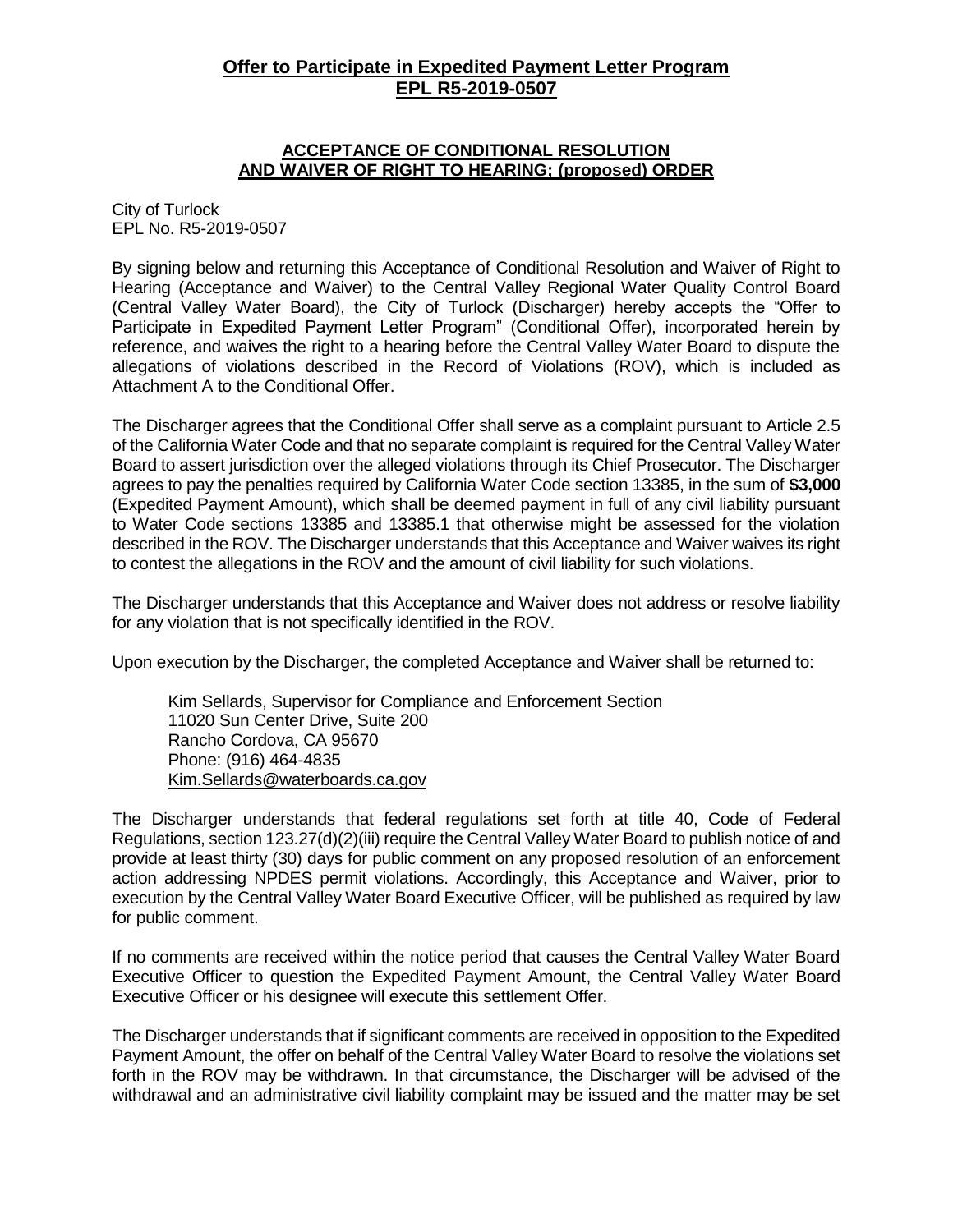# **Offer to Participate in Expedited Payment Letter Program EPL R5-2019-0507**

for a hearing before the Central Valley Water Board. For such a liability hearing, the Discharger understands that this Acceptance and Waiver executed by the Discharger will be treated as a settlement communication and will not be used as evidence in that hearing.

The Discharger further understands that once the Acceptance and Waiver is executed by the Central Valley Water Board Executive Officer or his designee, the full payment required by the deadline set forth below is a condition of this Acceptance and Waiver. In accordance with California Water Code section 13385(n)(1) and California Water Code section 13385.1(c)(1), funds collected for violations of effluent limitations and reporting requirements pursuant to sections 13385 and 13385.1 shall be deposited in the State Water Pollution Cleanup and Abatement Account. Accordingly, the **\$3,000** liability shall be paid by a cashiers or certified check made out to the "State Water Pollution Cleanup and Abatement Account". The Discharger may choose to submit the full payment with the Waiver. However, the payment must be submitted to the State Water Resources Control Board no later than thirty (30) calendar days after the date the Acceptance and Waiver is executed by the Central Valley Water Board Executive Officer or his designee.

Please mail the check to:

State Water Resources Control Board, Accounting Office Attn: EPL R5-2019-0507 Payment PO Box 1888 Sacramento, California, 95812-1888

The Discharger shall also provide a copy of the wavier form and check via email to the Central Valley Water Board (Kim.Sellards@waterboards.ca.gov).